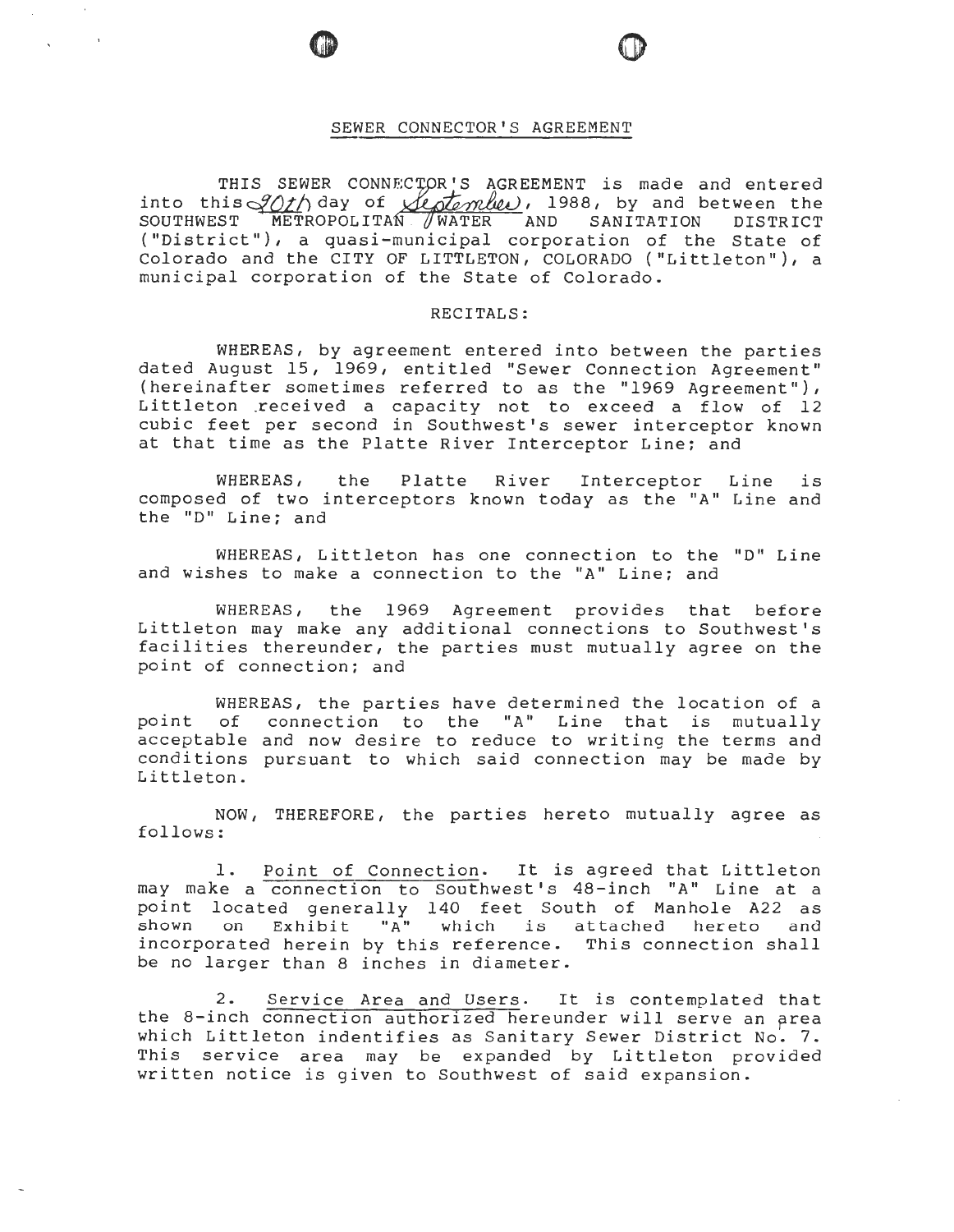2.1 Littleton represents that there are currently 11 properties receiving sewer service within Sanitary Sewer District No. 7, which properties are comprised of five commercial users, three motel-mobile home users (serving a total of 30 units) and three single family residential users.

2.2 For Southwest's planning and contract administration purposes, Littleton agrees to notify Southwest of any new or changed sewer service connection to any Littleton sewer line ultimately discharing sewage into Southwest's "A" Line through the 8-inch connection contemplated hereunder. In addition, Littleton agrees to provide Southwest with a copy of the construction plans for each new or enlarged sanitary sewer constructed after the date of this Agreement in Sanitary Sewer District No. 7. Said plans· shall be provided prior to construction and shall be accompanied by a copy of the recorded plat and plat address of the real property to be served by such new sewer lines.

3. Relocation. To enable Southwest to enlarge the "A" Line and/or construct a parallel adjacent sewer to the East of the "A" Line, Littleton agrees to disconnect the 8-inch connection authorized hereunder and remove as much of Littleton's sewer line as Southwest deems necessary for such enlargement or paralleling. Littleton shall have the right to reconnect its sanitary sewer line to the enlarged or paralleled "A" Line as soon as such enlargement or paralleling is complete. The disconnection, removal and reconnection of Littleton's sanitary sewer line shall be at the sole cost and expense of Littleton. The disconnection and removal work shall be completed by Littleton within a reasonable period of time, not to exceed sixty (60) days after Southwest issues a written notice to disconnect.

Littleton further understands and agrees that during the enlargement and/or paralleling of the "A" Line, service to Littleton through the 8-inch connection authorized hereunder, will be interrupted. It shall be Littleton's responsibility at its sole cost and expense to arrange for a temporary point of connection to the "A" Line and to divert through said temporary point of connection, by pump or other appropriate means, all sewage flows that would normally pass into Southwest's "A" Line through the 8-inch connection authorized hereunder.

4. connection authorized Plans. Littleton agrees to submit plans for the and reconnection to Southwest's "A" Line hereunder prior to the commencement of construction. The connection and reconnection of Littleton's

- 2 -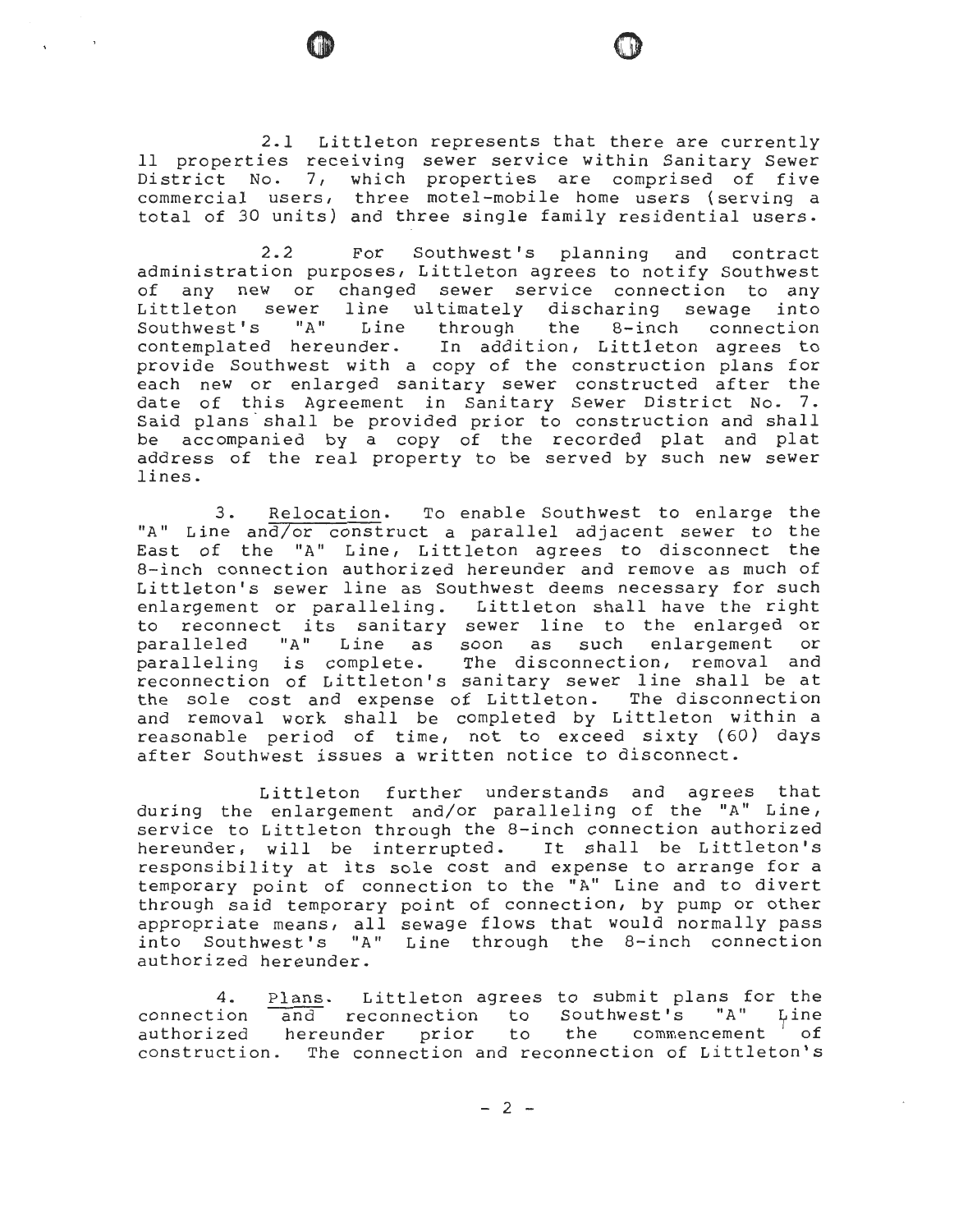sewer line to Southwest's "A" Line shall be made in accordance with the plans and specifications as approved by Southwest.

e

5. Construction Observation. Southwest shall have the right, but not the obligation, to observe the connection and reconnection authorized by this Agreement and to determine compliance with the approved plans and specifications. Littleton agrees to give Southwest at least three ( 3) days' written notice before making any connection or reconnection authorized hereunder.

6. No Warranties. Southwest does not warrant that its sanitary sewer system will be free from interruptions caused by accidents or repairs or causes beyond its control. No such interruption shall render Southwest liable to Littleton for damages and Littleton expressly waives and releases all claims against Southwest for damages for stoppages or interruptions to service, except as may be caused by the negligence or willfull misconduct of Southwest or its officers, agents or employees.

7. Subordination of Easement. Littleton agrees that all easements now existing or hereafter obtained by Southwest for the enlargement or paralleling of Southwest's "A" Line Interceptor shall be superior and prior to any easement or fee ownership interest the City of Littleton now has or hereafter obtains for the extension and connection of its District No. 7 sanitary sewer line into Southwest's "A" Line Interceptor. Littleton agrees to execute at Southwest's request, all documents necessary to effect such a subordination, including by way of explanation and not limitation, a subordination agreement.

8. Sewer Flow. The parties understand and agree that the sewage flows arising within Littleton's Sanitary Sewer District No. 7 and discharged into Southwest's "A" Line through the 8-inch connection authorized hereunder, shall be applied to the count as part of Littleton's 12 cubic feet per second flow capacity provided for under the 1969 Agreement.

9. Prior Agreements. This 8-inch connection is authorized pursuant and subject to the provisions of the 1969 Agreement between the parties. The obligations and duties imposed upon Littleton hereunder shall be considered cumulative and in addition to Littleton's obligations and duties under the 1969 Agreement. Nothing herein contained shall be deemed to abridge or modify any right Southwest, has under the provisions of the 1969 Agreement.